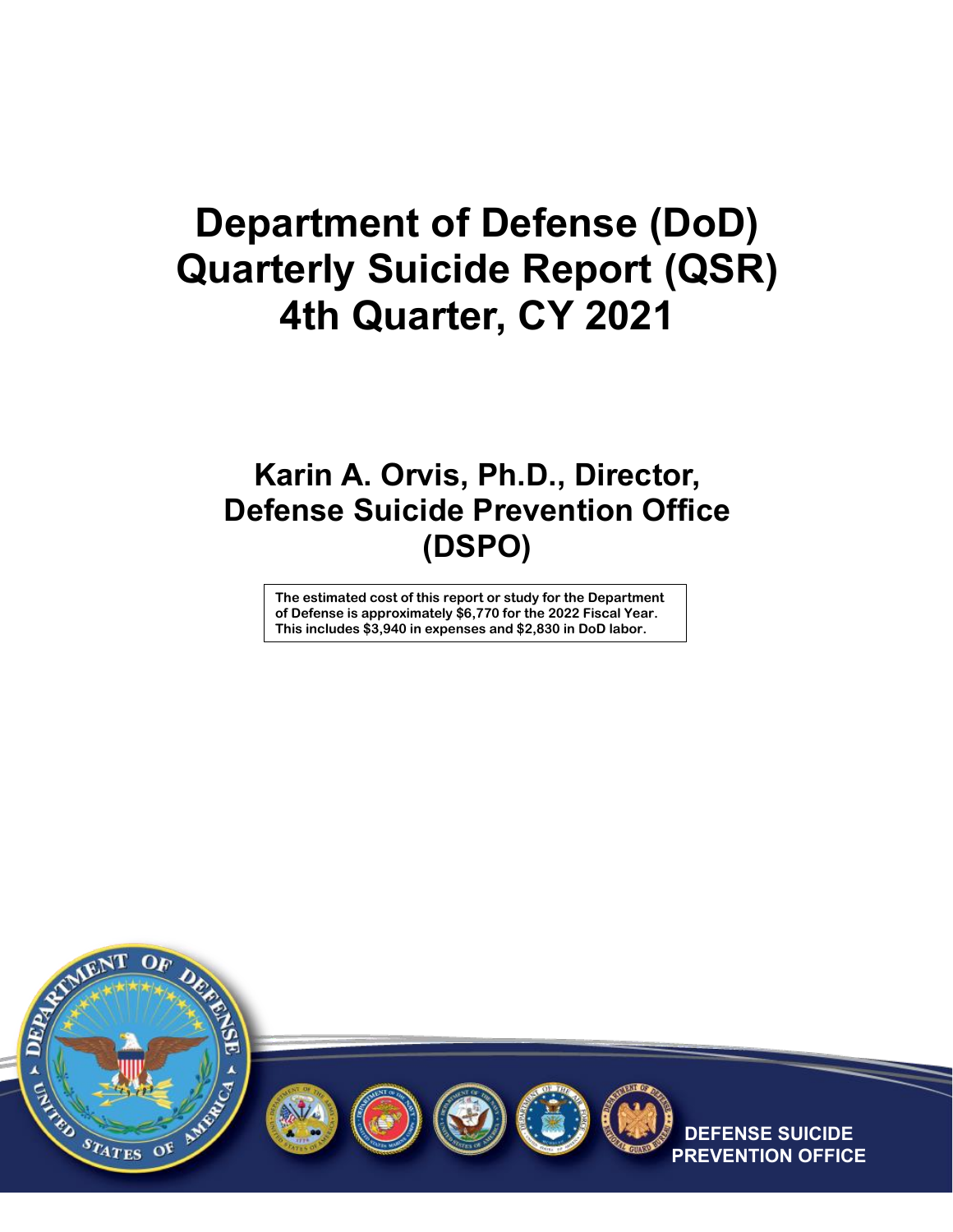## Introduction

The Department of Defense (DoD) is fully committed to preventing suicides in our military community – every death by suicide is a tragedy. The DoD recognizes the potential impact of the COVID-19 pandemic on the well-being of our Service members and families. We are closely monitoring, and taking proactive steps to mitigate, potential impacts. During this time, we remain dedicated in our efforts to educate and support the force, and emphasize social connectedness.

The number of suicide deaths in the current report are preliminary and subject to change, as previously unknown cases are reported and some known cases are further investigated. The DoD continues to investigate individual cases to make informed determinations, and conduct the necessary statistical analyses to understand trends over time. At this time, it is too early to determine whether suicide rates will increase or decrease for Calendar Year 2021.

To help determine the impact of suicide on the Total Force, the Defense Suicide Prevention Office (DSPO) routinely collects and reports surveillance data on suicide mortality across the Department. The most up-to-date counts of suicide deaths are reported in the Quarterly Suicide Report  $(QSR)$ <sup>1</sup>. The QSR complies with Objective 11.1 of the DoD Defense Strategy for Suicide Prevention (DSSP) by providing timely and accurate suicide data to guide suicide prevention efforts across the Department.

DSPO collects suicide data via collaborative effort with the Office of the Armed Forces Medical Examiner System (AFMES) and the Suicide Prevention Program Offices of the Military Services (i.e., Army, Marine Corps, Navy, Air Force, and Space Force). AFMES is the official DoD entity responsible for verifying and reporting deaths by suicide for the Active Component and, to the extent available, the Reserve Component, to DSPO.<sup>2,3</sup> These numbers are reconciled with the Military Services to ensure the most accurate information is reported.

Quarters are based upon the Calendar Year (CY) and defined as:

- Quarter 1 (Q1): January  $1<sup>st</sup>$  March 31<sup>st</sup>
- Quarter 2 (Q2): April  $1<sup>st</sup>$  June 30<sup>th</sup>
- Quarter 3 (Q3): July  $1<sup>st</sup>$  September 30<sup>th</sup>
- Quarter 4 (Q4): October  $1<sup>st</sup>$  December  $31<sup>st</sup>$

The current report presents data from Q4 of CY 2021. Data includes all known or suspected suicides (both confirmed and pending) as of December 31, 2021, for both the Active and

 $\overline{a}$ 

 $<sup>1</sup>$  Absolute counts do not account for changes in population size. Consequently, caution should be used when making comparisons across</sup> groups and/or interpreting changes in suicide counts across time.

<sup>&</sup>lt;sup>2</sup> Active Component: Full-time members of the U.S. Armed Forces and Cadets/Midshipmen at the designated military academies.

<sup>&</sup>lt;sup>3</sup> Reserve Component: Limited to members of the Selected Reserves (SELRES). SELRES are drilling and training members of the National Guard and Reserve, Individual Mobilization Augmentees, and full-time support Active Guard and Reservists. This excludes members of the Individual Ready Reserve (IRR) and Inactive National Guard (ING).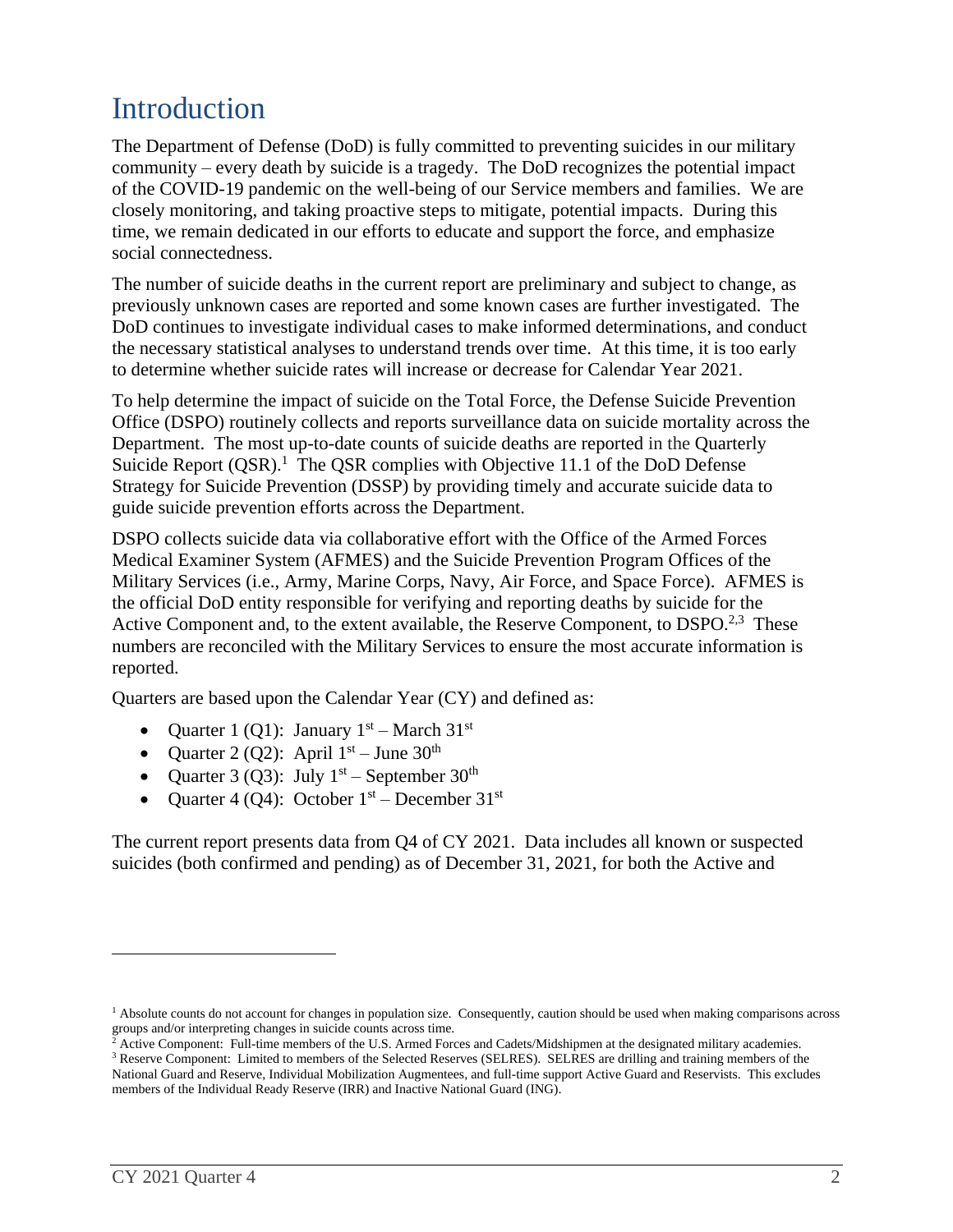Reserve Components. Hence, the numbers presented in this report are preliminary and subject to change as previously unknown suicide cases are reported.<sup>4</sup>

Caution should be used when making comparisons across groups and/or interpreting changes in suicide counts across time because counts do not account for changes in population size. Rates account for differences in population sizes; and, as such, provide a more standardized way to make comparisons over time or across groups.<sup>5</sup> For the most recent DoD annual suicide rates and trends/changes over time, please see the CY 2020 DoD Annual Suicide Report (available at: <https://www.dspo.mil/>ASR/). The official annual suicide counts and rates for CY 2021 will be published in the DoD Annual Suicide Report – Calendar Year 2021.

#### QSR Data

Attachment A details the number of suicide deaths by Service<sup>6</sup> and Component. For Q4 of CY 2021, the Military Services reported the following:

- o 85 in the **Active Component**
- o 24 in the **Reserve**
- o 23 in the **National Guard**

Comparisons of suicide counts between Q4 CY 2020 and Q4 CY 2021 are provided below.<sup>7</sup> These comparisons are for descriptive purposes and do not reflect statistical increases or decreases nor account for population size.

- For Q4 CY 2021, the number of **Active Component** suicide deaths decreased by 17 compared to Q4 CY 2020 (102 versus 85 suicide deaths)
	- o Army Active Component suicide deaths stayed the same
	- o Marine Corps Active Component suicide deaths decreased by 10
	- o Navy Active Component suicide deaths decreased by 1
	- o Air Force Active Component suicide deaths decreased by 6
- For Q4 CY 2021, the number of **Reserve** suicide deaths increased by 5 compared to Q4 CY 2020 (19 versus 24 suicide deaths)
	- o Army Reserve suicide deaths increased by 4
	- o Marine Corps Reserve suicide deaths stayed the same
	- o Navy Reserve suicide deaths increased by 2
	- o Air Force Reserve suicide deaths decreased by 1
- For Q4 CY 2021, the number of **National Guard** suicide deaths decreased by 18 compared to Q4 CY 2020 (41 versus 23 suicide deaths)
	- o Army National Guard suicide deaths decreased by 18
	- o Air National Guard suicide deaths stayed the same

 $\overline{a}$ 

<sup>4</sup> Official annual suicide counts and unadjusted rates are published in the DoD Annual Suicide Report. The most recent report is for CY 2020. Available at: <https://www.dspo.mil/>ASR/.

<sup>&</sup>lt;sup>5</sup> Rates are defined as the total number of suicides divided by the population for a given time period.

<sup>6</sup> Currently, Air Force data includes Space Force data.

<sup>7</sup> Research on the seasonal effects of suicide death has shown mixed results (e.g., Gutzwiller, 2011; McCleary, 1994; Postalache, 2012; Rossler, 2010).